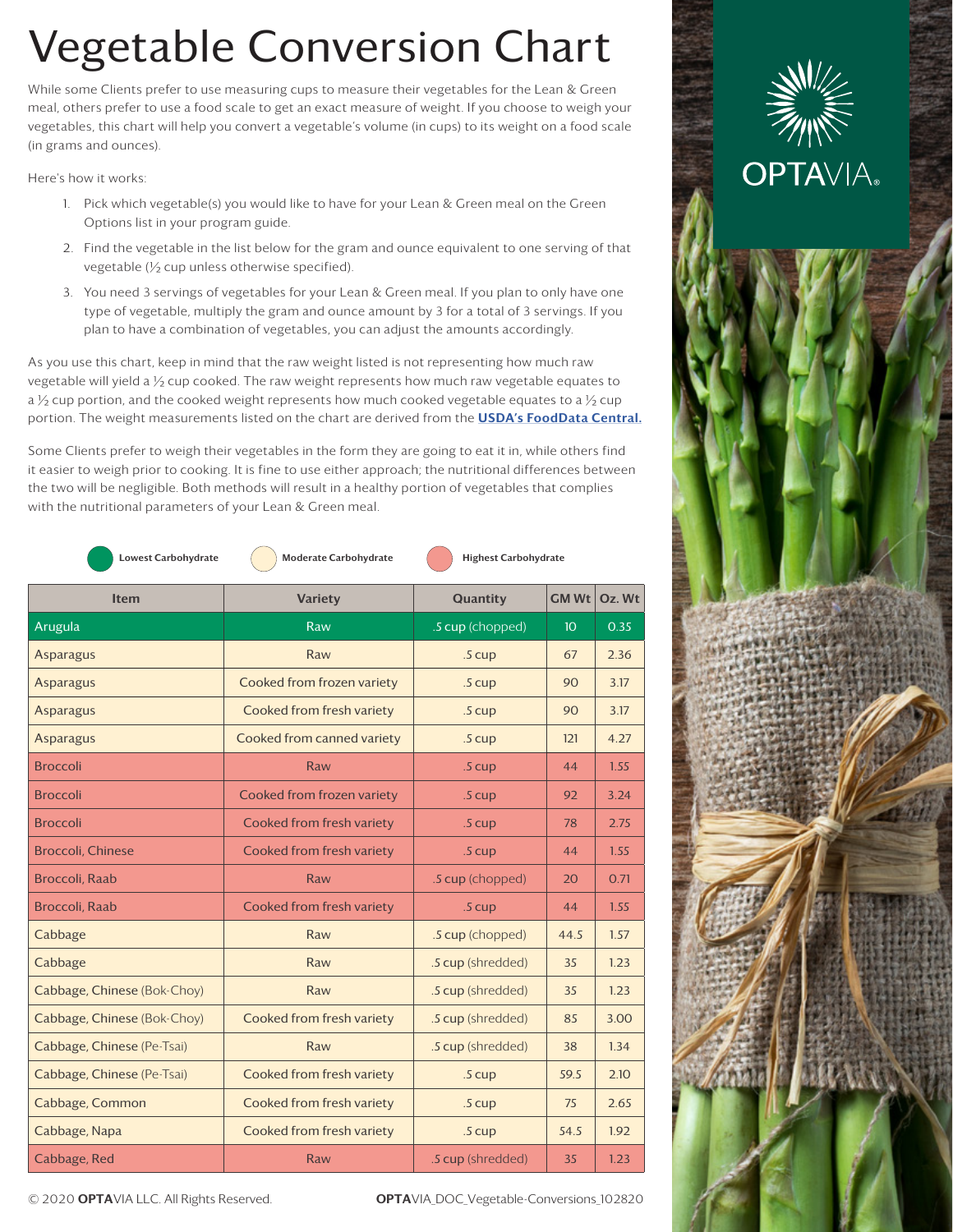| <b>Lowest Carbohydrate</b>        | <b>Moderate Carbohydrate</b> | <b>Highest Carbohydrate</b> |      |        |
|-----------------------------------|------------------------------|-----------------------------|------|--------|
| <b>Item</b>                       | <b>Variety</b>               | Quantity                    | GMWt | Oz. Wt |
| Cabbage, Red                      | Cooked from fresh variety    | .5 cup                      | 75   | 2.65   |
| Cabbage, Savoy                    | Raw                          | .5 cup (shredded)           | 35   | 1.23   |
| Cabbage, Savoy                    | Cooked from fresh variety    | $.5 \text{ cup}$            | 72.5 | 2.56   |
| Cabbage, Swamp                    | Cooked from fresh variety    | $.5 \text{ cup}$            | 49   | 1.73   |
| Cabbage, Swamp<br>(Skunk Cabbage) | Raw                          | .5 cup (chopped)            | 28   | 0.99   |
| Cauliflower                       | Raw                          | $.5 \text{ cup}$            | 50   | 1.76   |
| Cauliflower                       | Cooked from frozen variety   | $.5 \text{ cup}$            | 90   | 3.17   |
| Cauliflower                       | Cooked from fresh variety    | $.5 \text{ cup}$            | 62   | 2.19   |
| <b>Cauliflower, Green</b>         | Raw                          | $.5 \text{ cup}$            | 32   | 1.13   |
| <b>Cauliflower</b> , Green        | Cooked from fresh variety    | $.5 \text{ cup}$            | 62   | 2.19   |
| Celery                            | Raw                          | .5 cup (chopped)            | 50.5 | 1.78   |
| Celery                            | Cooked from fresh variety    | $.5 \text{ cup}$            | 75   | 2.65   |
| <b>Chard, Swiss</b>               | Raw                          | $.5 \text{ cup}$            | 18   | 0.63   |
| <b>Chard, Swiss</b>               | Cooked from fresh variety    | $.5 \text{ cup}$            | 87.5 | 3.09   |
| <b>Collard Greens</b>             | Cooked from fresh variety    | $.5 \text{ cup}$            | 95   | 3.35   |
| <b>Collard Greens</b>             | Raw                          | 1 cup (chopped)             | 36   | 1.27   |
| Cucumber, no peel                 | Raw                          | .5 cup (slices)             | 59.5 | 2.10   |
| Cucumber, with peel               | Raw                          | .5 cup (slices)             | 52   | 1.83   |
| Eggplant                          | Raw                          | .5 cup (cubes)              | 41   | 1.45   |
| Eggplant                          | Cooked from fresh variety    | $.5 \text{ cup}$            | 49.5 | 1.75   |
| <b>Escarole</b>                   | Raw                          | .5 cup (shredded)           | 25   | 0.88   |
| <b>Fennel bulb</b>                | Raw                          | .5 cup (slices)             | 43.5 | 1.53   |
| <b>Green beans</b>                | Raw                          | .5 <sub>cup</sub>           | 55   | 1.94   |
| <b>Green beans</b>                | Cooked from frozen variety   | .5 cup                      | 67.5 | 2.38   |
| <b>Green beans</b>                | Cooked from fresh variety    | .5 cup                      | 62.5 | 2.20   |
| <b>Green beans</b>                | Cooked from canned variety   | .5 cup                      | 67.5 | 2.38   |
| <b>Greens, Mustard</b>            | Cooked from frozen variety   | .5 cup                      | 75   | 2.65   |
| <b>Greens, Mustard</b>            | Cooked from fresh variety    | .5 cup                      | 70   | 2.47   |
| <b>Greens, Mustard</b>            | Raw                          | 1 cup (chopped)             | 56   | 1.98   |
| <b>Greens, Turnip</b>             | Raw                          | .5 cup (chopped)            | 27.5 | 0.97   |
| <b>Greens, Turnip</b>             | Cooked from frozen variety   | .5 cup                      | 82   | 2.89   |
| <b>Greens, Turnip</b>             | Cooked from fresh variety    | .5 cup                      | 72   | 2.54   |
| <b>Greens, Turnip NSA</b>         | Cooked from canned variety   | .5 cup                      | 72   | 2.54   |
| <b>Heart of Palm</b>              | Canned                       | .5 cup                      | 73   | 2.57   |
| Jalapeño                          | Raw                          | .5 cup (slices)             | 45   | 1.59   |
| <b>Jicama</b>                     | Raw                          | .5 cup                      | 65   | 2.29   |
| <b>Jicama</b>                     | Cooked from fresh variety    | .5 cup                      | 65   | 2.29   |
| Kale                              | Raw                          | .5 cup (chopped)            | 33.5 | 1.18   |
| Kale                              | Cooked from frozen variety   | .5 cup                      | 65   | 2.29   |





© 2020 OPTAVIA LLC. All Rights Reserved. <br>
OPTAVIA\_DOC\_Vegetable-Conversions\_102820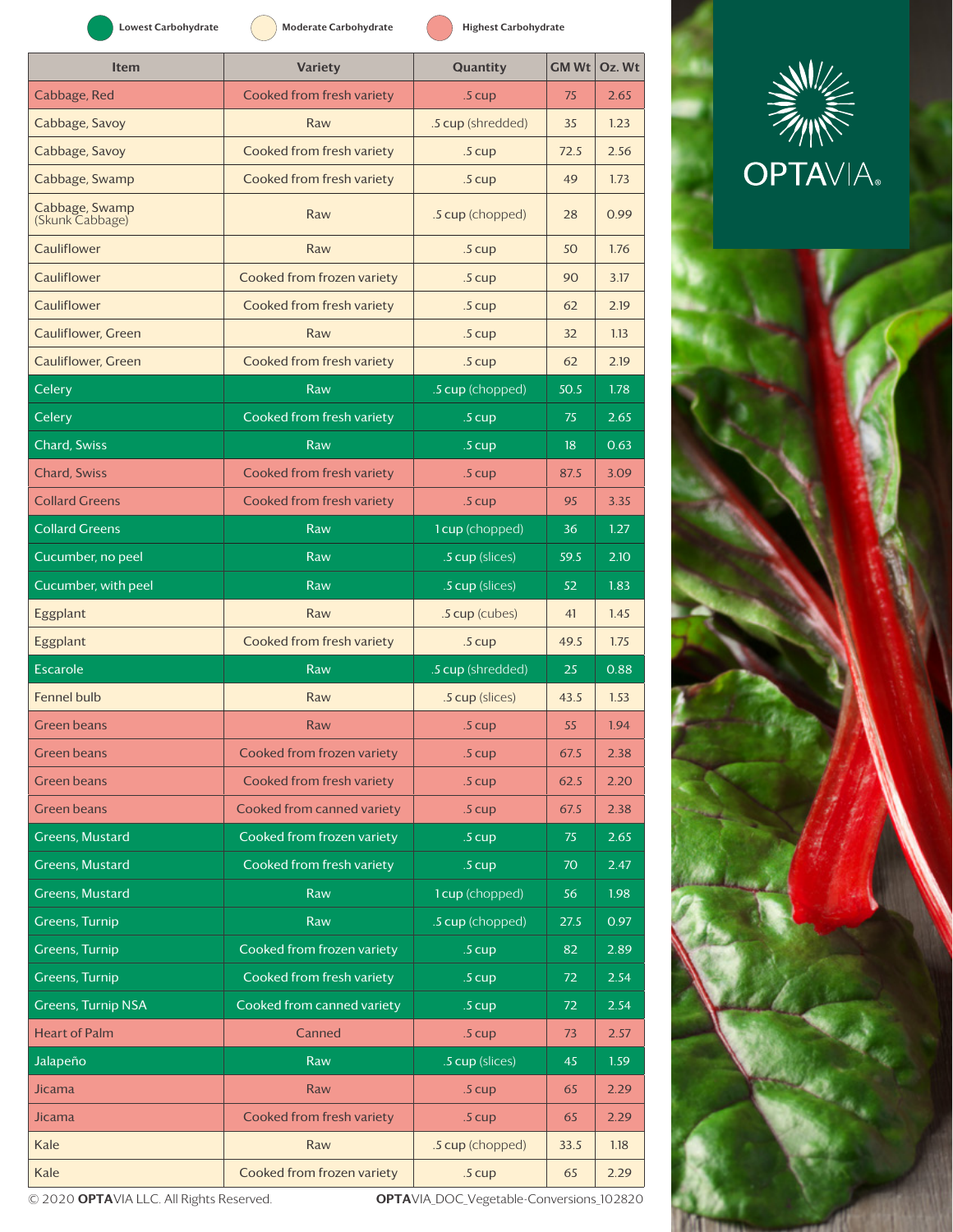| <b>Lowest Carbohydrate</b>                         | Moderate Carbohydrate      | <b>Highest Carbohydrate</b>    |      |           |
|----------------------------------------------------|----------------------------|--------------------------------|------|-----------|
| <b>Item</b>                                        | <b>Variety</b>             | Quantity                       | GMWt | $Oz$ . Wt |
| Kale                                               | Cooked from fresh variety  | .5 cup                         | 65   | 2.29      |
| Kale, Scotch                                       | Raw                        | .5 cup (chopped)               | 33.5 | 1.18      |
| Kale, Scotch                                       | Cooked from fresh variety  | .5 cup (chopped)               | 65   | 2.29      |
| Kohlrabi                                           | Raw                        | $.5 \text{ cup}$               | 67.5 | 2.38      |
| Kohlrabi                                           | Cooked from fresh variety  | $.5 \text{ cup}$               | 82.5 | 2.91      |
| Lettuce, Butterhead<br>(including Boston and Bibb) | Raw                        | 1 cup<br>(shredded or chopped) | 55   | 1.94      |
| Lettuce, Endive                                    | Raw                        | 1 cup (chopped)                | 50   | 1.76      |
| Lettuce, Iceberg                                   | Raw                        | 1 cup (shredded)               | 72   | 2.54      |
| Lettuce, Romaine                                   | Raw                        | 1 cup (shredded)               | 47   | 1.66      |
| Lettuce, Spring Mix                                | Raw                        | 1 cup (shredded)               | 42.5 | 1.5       |
| Mushroom                                           | Cooked from fresh variety  | $.5 \text{ cup}$               | 78   | 2.75      |
| Mushroom                                           | Cooked from canned variety | .5 cup                         | 78   | 2.75      |
| Mushroom, Brown,<br>Italian or Crimini             | Raw                        | .5 cup (sliced)                | 36   | 1.27      |
| Mushroom, Portabella                               | Raw                        | .5 cup (sliced)                | 43   | 1.52      |
| Mushroom, Portabella                               | Cooked from fresh variety  | .5 cup (sliced)                | 60.5 | 2.13      |
| Mushroom, Straw                                    | Cooked from canned variety | .5 cup                         | 91   | 3.21      |
| Mushroom, White                                    | Raw                        | .5 cup (pieces)                | 35   | 1.23      |
| Mushroom, White                                    | Cooked from fresh variety  | .5 cup                         | 78   | 2.75      |
| <b>Nopales</b>                                     | Raw                        | .5 cup (slices)                | 43   | 1.52      |
| <b>Okra</b>                                        | Raw                        | .5 cup                         | 50   | 1.76      |
| <b>Okra</b>                                        | Cooked from frozen variety | $.5 \text{ cup}$               | 92   | 3.25      |
| <b>Okra</b>                                        | Cooked from fresh variety  | .5 <sub>cup</sub>              | 80   | 2.82      |
| Peppers, Green Sweet                               | Raw                        | .5 cup (chopped)               | 74.5 | 2.63      |
| Peppers, Green Sweet                               | Cooked from frozen variety | .5 cup                         | 68   | 2.40      |
| Peppers, Green Sweet                               | Cooked from fresh variety  | .5 cup                         | 68   | 2.40      |
| Peppers, Green Sweet                               | Cooked from canned variety | .5 cup                         | 70   | 2.47      |
| Peppers, Red Sweet                                 | Raw                        | .5 cup (chopped)               | 74.5 | 2.63      |
| Peppers, Red Sweet                                 | Cooked from frozen variety | .5 cup                         | 68   | 2.40      |
| Peppers, Red Sweet                                 | Cooked from fresh variety  | .5 cup                         | 68   | 2.40      |
| Peppers, Red Sweet                                 | Cooked from canned variety | .5 cup                         | 70   | 2.47      |
| <b>Peppers, Yellow Sweet</b>                       | Raw                        | .5 cup (chopped)               | 74.5 | 2.63      |
| <b>Radishes</b>                                    | Raw                        | .5 cup (slices)                | 58   | 2.05      |
| Radishes, Oriental                                 | Raw                        | .5 cup (slices)                | 58   | 2.05      |
| Radishes, Oriental                                 | Cooked from fresh variety  | .5 cup (slices)                | 73.5 | 2.59      |
| <b>Scallions</b>                                   | Raw                        | .5 cup                         | 50   | 1.76      |
| Spinach                                            | Cooked from frozen variety | .5 cup                         | 95   | 3.35      |
| Spinach                                            |                            |                                |      |           |
|                                                    | Cooked from fresh variety  | .5 cup                         | 90   | 3.77      |





© 2020 OPTAVIA LLC. All Rights Reserved. OPTAVIA\_DOC\_Vegetable-Conversions\_102820